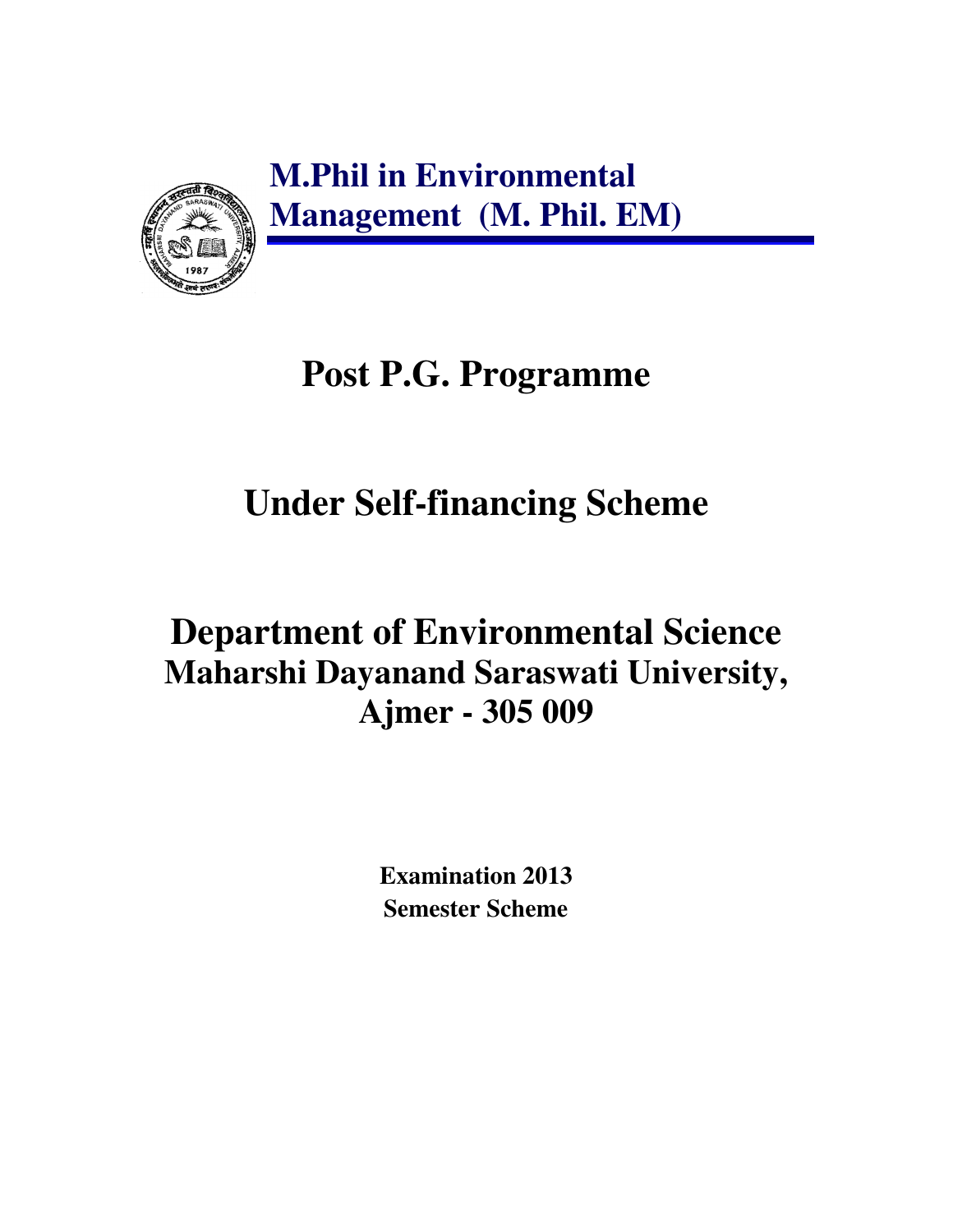### **MAHARHI DAYANAND SARASWATI UNIVERSITY, AJMER Ordinance 123 (V) relating to M.Phil Examination According to Minimum standard and procedure for awards of M.Phil degree as per the guidelines of U.G.C. Regulation, 2009**

#### **Scheme of Examination**

- 1. For starting or continuing M.Phil course in the University and its affiliated colleges, it must be ensured that at least two qualified teachers are available in that subject. A teacher who possesses Ph.D. Degree shall be eligible to teach M.Phil classes. A teacher who possesses Ph.D Degree and three years P.G. teaching experience shall be eligible to supervise M.Phil dissertation.
- 2. A candidate for admission to the course of study for the Degree of M.Phil must have obtained a Master's Degree in the concerned Subject with at least 55% marks at the post graduate Examination of this University or of any other University/Institution. A candidate with second division at post graduate examination (with less than 55% marks) shall be eligible for the M.Phil. If he/she has second division at the graduate examination. Relaxation in the eligibility will be given to SC/ST/OBC/PH etc as per rules of the University /State Government.

#### **3. Admission to M.Phil Programme**

- i) University shall issue notification regarding Eligibility test for admission to M.Phil Programme. Research Eligibility Test (RET- M.Phil) in the national /regional news papers etc.
- ii) University shall conduct RET-M.Phil on the date notified once every year.
- iii) Candidates who have qualified the UGC/CSIR (JRF)/NET/SET/GATE/ or any equivalent examinations conducted by the State/Central government/ Teacher Fellowship holder are exempted from RET.
- iv) The University shall prepare a merit list of the eligible candidates.

#### **4. Procedure for Admission to M.Phil Programme**

 A merit list shall be prepared of the eligible candidates based on the weightage of percentage of the academic record such as Sr. Secondary, Graduation, Post Graduation, publication in the peer reviewed journal, presentation of paper in National/International Conference/Seminar/Workshop shall be as follows:

- 1. Sr. Secondary 10% of the percentage obtained
- 2. Graduation 20% of the percentage obtained
- 3. Post Graduation 60% of the percentage obtained
- 4. Publication 05\*
	-
- 5. Conference/seminar 05\*\*

#### **(\*2.5 marks for each publication with maximum 5 Marks,**

#### **\*\*2.5 marks for each conference/seminar with maximum 5 marks)**

 The number of candidate called for interview shall be twice the availability of seats. Allocation for the candidates for the University and colleges shall be faculty wise and centralized at the University campus.

#### **5. Students allotment Committee**

#### **The composition of the committee shall be as follows:**

i) Dean P.G. Studies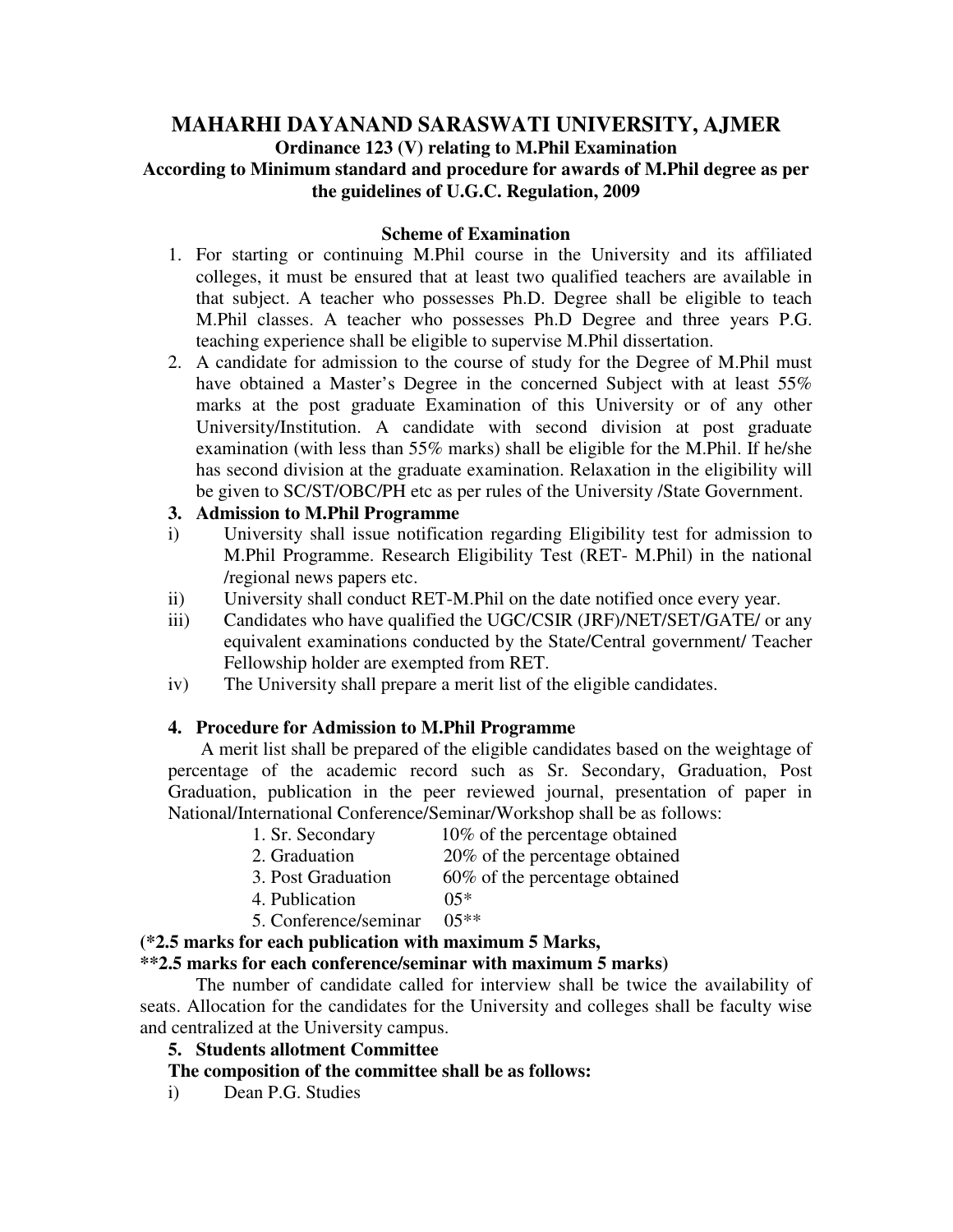- ii) Dean Concerning Faculty
- iii) Head of the Department/Incharge/Director of the concerning teaching Department of the University/College
- iv) Principal or his/her nominee(in the case of College)
- v) Director Research (Member Secretary)

#### **6. Research Eligibility Test (RET- M.Phil)**

#### **A. Procedure**

There shall be a Research Eligibility Test for M.Phil. of 200 marks comprising of two papers of 100 marks of two hours duration each. Both the papers will be held on the same day with a gap of one hour. A candidate who does not appear in paper I shall not be allowed to appear in paper II. First paper shall be of Research aptitude and the second paper shall be subject paper based on the concerned subject.

#### **B. Syllabus**

Syllabus of paper First shall be based on research aptitude and the second paper shall be based on the common papers of syllabus of M.D.S. University, Ajmer of their post graduation of the concerned subject. (Except special/ optional papers.)

#### **Paper I- Research Aptitude**

The questions shall be of general nature, intended to assess the research aptitude of the candidate. It will primarily be designed to test reasoning ability, comprehensive divergent thinking, computer skill, elementary statistical methods and general awareness of the candidate. A total of 50 multiple choice questions (MCQ's) will be set. Each question shall carry 2 marks. There will be no negative marking.

#### **Paper II- Subject Paper**

There shall be only one subject paper based on the syllabus of the common papers candidate has studied at the post graduation. There will be three sections in this paper.

Section A: 20 question of multiple choice 2 marks each  $= 40$ 

Section B: 10 question of short answers  $3$  marks each = 30

Section C: 2 questions of long answers  $15$  marks each = 30

(All question in Section A and B shall be compulsory. In section C there will be four questions out of which candidate shall be required to attempt any two questions.)

7. The candidate after getting admission in the M.Phil. programme will carry out the M.Phil. Studies as per the scheme mentioned below.

#### **Semester Scheme for M.Phil Courses**

(i) M.Phil Course shall be of one academic session to be run under semester scheme and credit system. There will be two semesters in the academic session. Each semester will be of about 20 weeks duration having a minimum of 90 days (16weeks) of actual teaching, one week for preparatory leave and remaining days for the conduction of examination and other activities.

The tentative schedule is as below: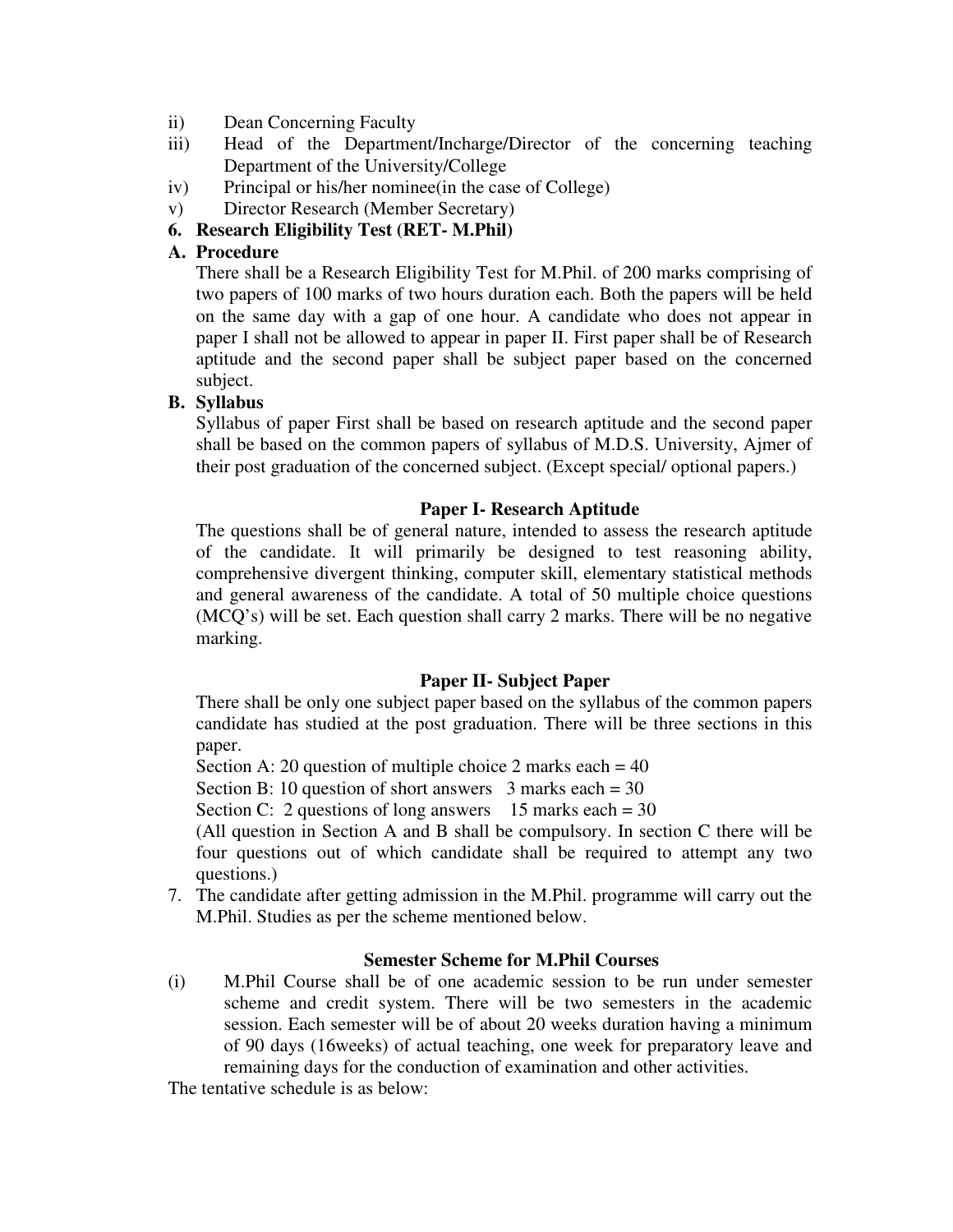### **First Semester : July to November**

#### **Internship : > 2 weeks (December)**

**Second Semester: January to May** 

- (ii) There will be six (6) theory papers in one academic session divided equally into two semesters. The dissertation is lieu of IV and VIII theory papers in Semester I and II, respectively.
- (iii) The M.Phil Course shall be of 32 credit hours, i.e. 16 credits per semester.
- (iv) Each theory credit hour shall be designated as 1L that shall be equal to as 1hour of instruction and one dissertation credit hour shall be designated as 1 D credit that shall be equal to 1.5 hour per week.  $(L = Lecture: D = Discount)$
- (v) Each theory papers shall be of 4L credits per semester with total 64 hrs of instructions. The semester shall be of about 16 weeks, 4 hrs instruction shall be given to each theory paper per week.
- (vi) The dissertation shall carry 4 D in each semester with total 96 hours of instruction hours per semester. Since a semester shall be of about 16 weeks, 6 hrs instructions per week shall be given to dissertation.
- (vii) Each theory paper shall be of 50 marks and dissertation shall be of 50 marks. There shall be no evaluation of the dissertation at the end of first semester because the work carried out during the first semester shall be continued in the second semester. Evaluation of the dissertation shall be done at the end of the second semester.

| Paper            | Title         | Max.         | Credits        | Minimum hours of<br>Instruction |          | Minimum hours of |          |
|------------------|---------------|--------------|----------------|---------------------------------|----------|------------------|----------|
|                  |               | <b>Marks</b> |                |                                 |          | Self Study       |          |
|                  |               |              |                | Per                             | Per      | Per              | Per      |
|                  |               |              |                | Week                            | Semester | Week             | Semester |
| Semester I       |               |              |                |                                 |          |                  |          |
| <b>EM 01</b>     | Research      | 50           | $\overline{4}$ | $\overline{4}$                  | 64       | $\overline{4}$   | 64       |
|                  | Methodology   |              |                |                                 |          |                  |          |
| EM 02            | Environment   | 50           | $\overline{4}$ | $\overline{4}$                  | 64       | $\overline{4}$   | 64       |
|                  | - Issues and  |              |                |                                 |          |                  |          |
|                  | Concerns      |              |                |                                 |          |                  |          |
| <b>EM 03</b>     | Environmental | 50           | $\overline{4}$ | $\overline{4}$                  | 64       | $\overline{4}$   | 64       |
|                  | Management    |              |                |                                 |          |                  |          |
|                  | Systems and   |              |                |                                 |          |                  |          |
|                  | Environmental |              |                |                                 |          |                  |          |
|                  | Legislation   |              |                |                                 |          |                  |          |
| <b>EM 04</b>     | Dissertation  |              | $\overline{4}$ | 6                               | 96       | 12               | 192      |
| Semester I Total |               | 150          | 16             | 18                              | 288      | 24               | 384      |
| Semester II      |               |              |                |                                 |          |                  |          |
| <b>EM 05</b>     | Advance       | 50           | $\overline{4}$ | $\overline{4}$                  | 64       | $\overline{4}$   | 64       |
|                  | Research      |              |                |                                 |          |                  |          |
|                  | Methodology   |              |                |                                 |          |                  |          |
| <b>EM 06</b>     | Environmental | 50           | $\overline{4}$ | $\overline{4}$                  | 64       | $\overline{4}$   | 64       |
|                  | Impact        |              |                |                                 |          |                  |          |
|                  | Assessment,   |              |                |                                 |          |                  |          |

#### (viii) The distribution of credits and the examination scheme are as below: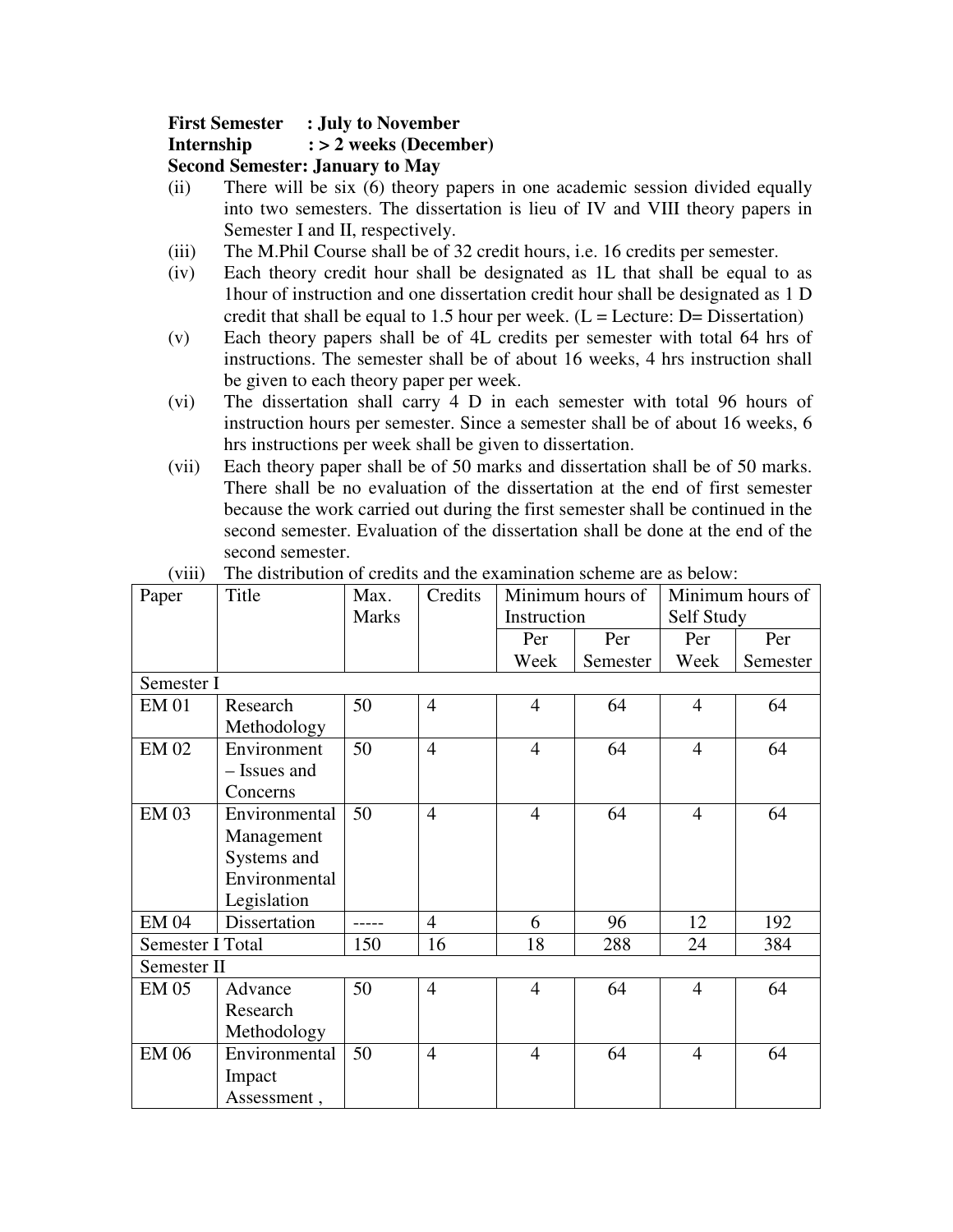|                           | Environmental |     |                |    |     |    |     |
|---------------------------|---------------|-----|----------------|----|-----|----|-----|
|                           | Auditing      |     |                |    |     |    |     |
| <b>EM 07</b>              | Disaster      | 50  | $\overline{4}$ | 4  | 64  |    | 64  |
|                           | Management    |     |                |    |     |    |     |
|                           | and           |     |                |    |     |    |     |
|                           | Restoration   |     |                |    |     |    |     |
|                           | Ecology       |     |                |    |     |    |     |
| <b>EM 08</b>              | Dissertation* | 100 | $\overline{4}$ | 6  | 96  | 12 | 192 |
| Semester II Total         |               | 250 | 16             | 18 | 288 | 24 | 384 |
| Grand Total of Semester I |               | 400 | 32             |    | 576 |    | 768 |
| $&$ II                    |               |     |                |    |     |    |     |

There will be internship of two to three weeks between two semesters

\*Dissertation will begin from semester I and shall complete at the end of the second semester.

- (ix) The total maximum marks for evaluation in M.Phil. Shall be 400.
- (x) The time allotted for self study is the minimum time expected to be spent on various activities like practical, field work, library reference work, use of computer and internet and such other facilities.
- (xi) There shall be one paper on Research methodology (paper  $I$ ) in semester I and on Advance Research Methodology in semester II.
- (xii) Paper II, III shall be optional paper in Semester I and paper VI and VII shall be optional in II Semester.
- (xiii) Out of maximum of 50 marks in each paper 15 marks (30%) shall be for the continuous sessional assessment to be done internally based on assignment (5 marks), written test (5 marks) and seminar/group discussion (5 marks). The internal assessment marks should be sent to the university by the various Departments/ Affiliated Colleges of the University before the commencement of theory examination. The theory examination will be held at the end of each semester. Each theory papers shall be assessed out of a maximum of 35 marks.
- (xiv) All papers setters and examiners for the external assessment shall be external persons (i.e. those who are not working either in the M.D.S. University or in any of its affiliated colleges). The board of studies shall prepare a separate panel of Examiners for M.Phil. Theory papers as well as dissertation. Appointment of the papers setters and examiners shall be made on the recommendations of the committee for the selection of the examiners.
- (xv) The answers books of theory papers of external examination shall be evaluate by single examiner. After declaration of the result the student concerned if desires shall be entitled for re-evaluation in accordance with the provisions of the university. Dissertation shall be evaluated by two examiners
- (xvi) The student will have to carry out the work of dissertation in both the semester and shall submit the thesis for evaluation within two weeks after the last theory examination of II Semester.
- (xvii) Dissertation work shall be conducted by the candidate under supervision of any teacher who is registered as M.Phil. Supervisor with the teaching department concerned. An M.Phil. Supervisor can normally guide five dissertations at a time. However, the maximum limit may be relaxed by the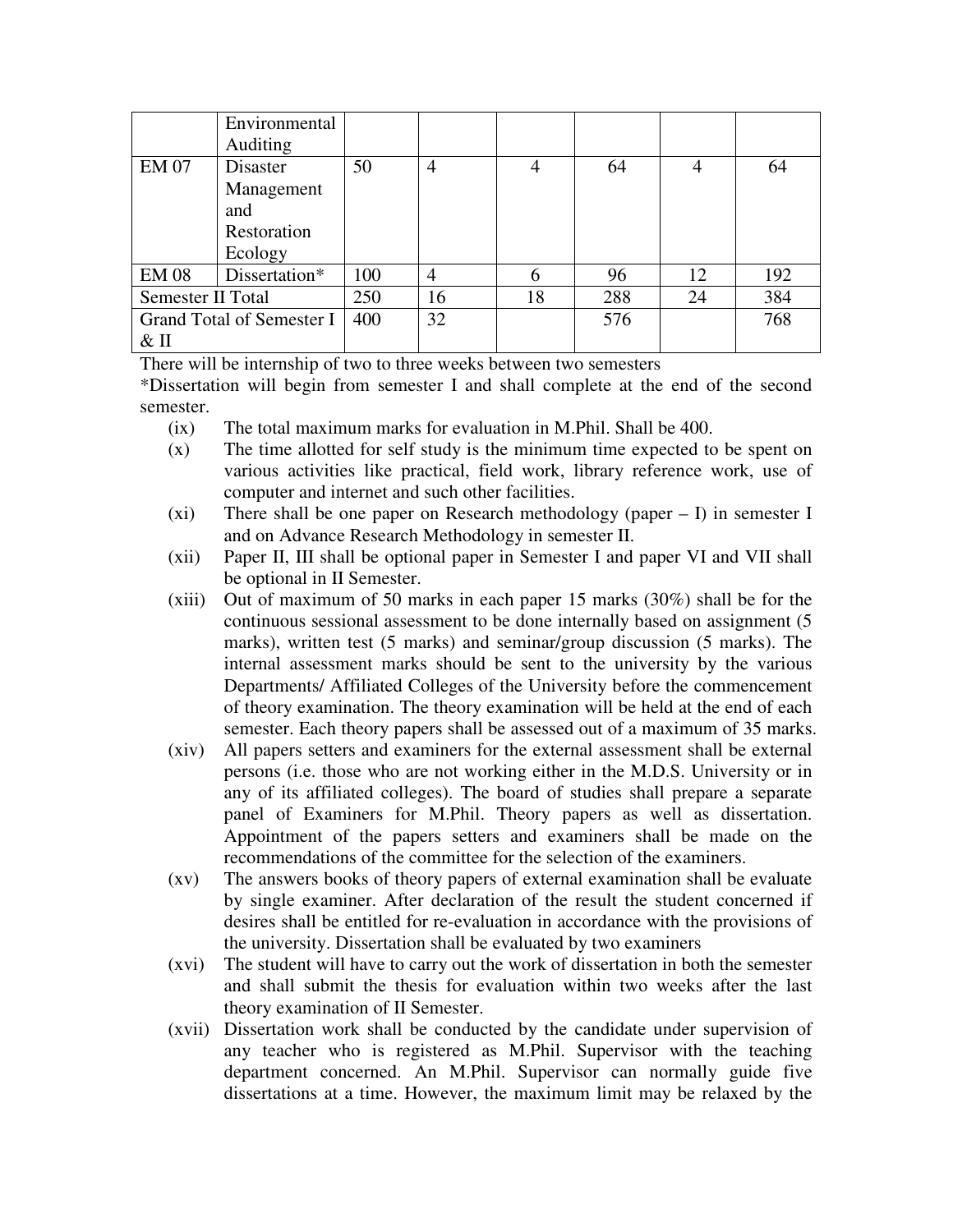Vice- Chancellor on the recommendation of the Head. The work load for dissertation shall be six hours per week per class

- (xviii) For dissertation work the placement of every candidate under a supervisor shall be decided within one month from the last date of admission.
- (xix) The dissertation will be divided into two parts. Part I of Semester I will constitute preparation of plan of work that should be presented by the student in front of the faculty of the department, who will assess the feasibility and recommend suggestions, if any, for the improvement. The student must suitably incorporate the changes, if any, in the synopsis in consultation with the supervisor. Following this he/she must write and submit the written draft of chapters on review of literature and methodology to the supervisor. He/She may also conduct some preliminary work/experiments to understand the techniques. The supervisor shall submit a report of satisfactory progress to the Head of the Department before beginning of the theory examination. The latter shall forward it to the university along with marks for internal assessment. The dissertation shall be of 100 marks to be evaluated out of 70 marks by an external examiner. The marks obtained, shall be added to the marks obtained in the viva voice examination to be held subsequently.
- (xx) In the second part of dissertation in semester II, the student will have to complete the work as per the aims and objectives of the study and submit a dissertation. Prior to final submission of the dissertation, the student shall make a pre- M.Phil presentation in the Department in the presence of all the faculty chaired by the Head of the Department. Suggestions, if any, may be suitably incorporated into the dissertations.
- (xxi) The candidate must give a certificate that (1) the dissertation incorporates his/her own work, (2) the work incorporated in the dissertation is not a repetition of earlier work, (3) any part of the dissertation containing information from other sources has been properly cited or has been printed after having obtained due permission from the original author, and (4) any kind of assistance or help taken during the course of work has been properly acknowledged. This certificate must be attached immediately after the title page of the dissertation. Supervisor shall give a certificate according to the prescribed format ( Annexure-I)
- (xxii) The dissertation must be hard bound and type written dissertation on A-4 size paper. Four hard copies and four soft copies in non- editable PDF format must be submitted to the Head of the Department through the Supervisor. The colour of the cover page of dissertation shall be faculty wise (Annexure-II).
- (xxiii) On receipt of satisfactory evaluation report of dissertation, i.e., minimum 50% marks M.Phil students shall undergo a viva voce examination of 30 marks which shall also be openly defended. There will be an examination committee comprising one external examiner and one internal examiner; the later may be the supervisor of the candidate or the Head of the Department in the absence of the supervisor.
- (xxiv) Every student shall be required to undertake a compulsory internship of 2-3 weeks in between the two semesters. The internship schedule shall be decided by the concerning Head of the Department. The teaching institution may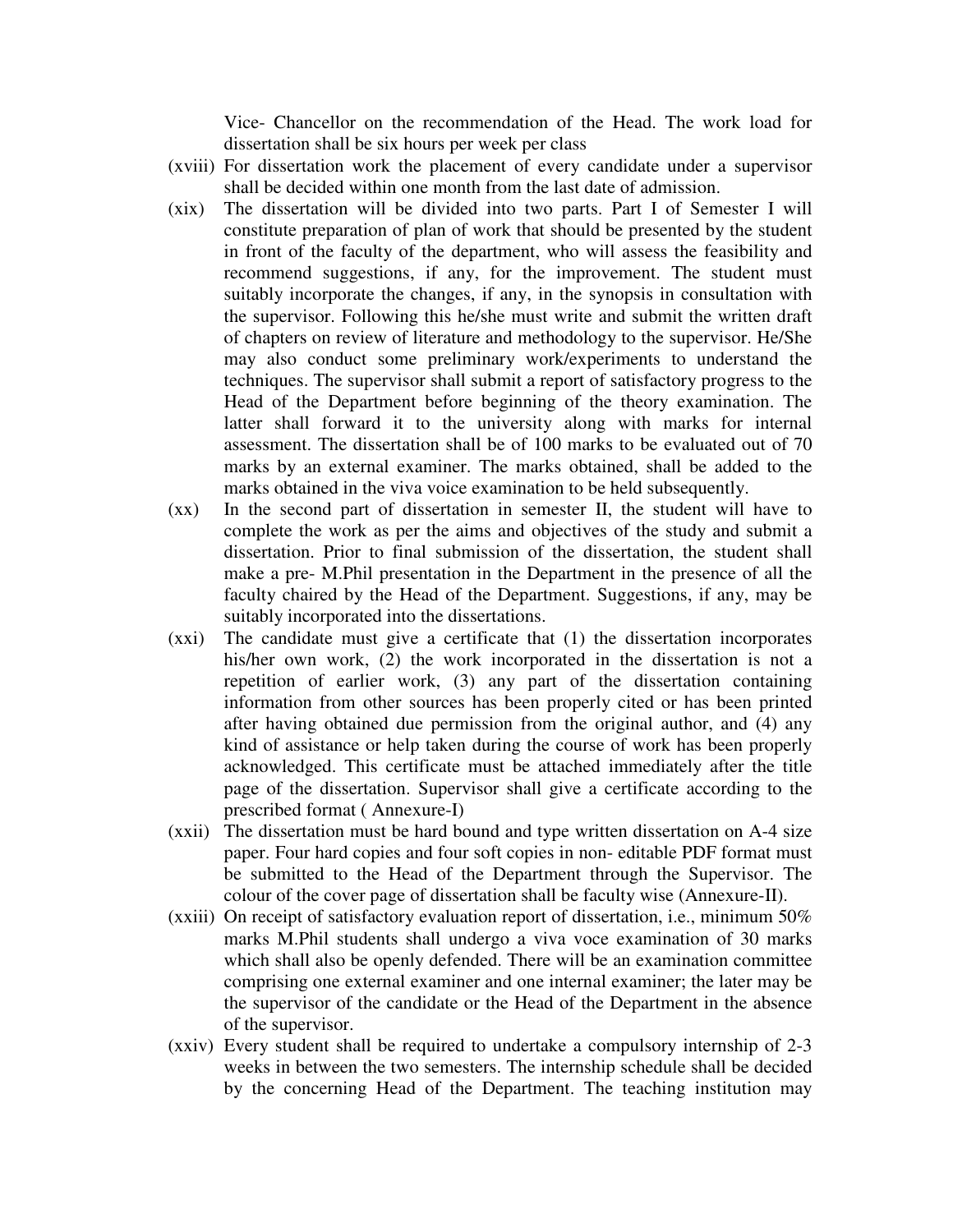decide for the provision of stipend for the student taking internship. The student will be required to submit and present a report of the internship. The participating organization/institution will give the performance appraisal of the student's work. The concerning supervisor of the Department shall certify the satisfactory performance of the student during internship and submit the same to the examination section through the Head of the Department of the University.

- (xxv) Every candidate shall be required to attend a minimum of 75% of the lectures, tutorials, seminars and practical (taken together) held in each paper.
- (xxvi) Every student of semester I shall be promoted to the next semester at her/his own risk in case he/she qualifies in 50% of papers (2 theory papers of semester I).
- (xxvii) The student who fails in any paper of semester Ist or IInd shall appear in the due papers in the next year along with the concerned semester.
- (xxviii)The award list should show both, total marks of the continuous internal assessment as well as external assessment in the theory papers separately and the third column must have the aggregate marks of the two. The candidate will be considered pass on the basis of the combined total marks secured in each paper.
- 8. For a pass, a student will have to obtain (a) at least 40% marks in each paper separately and (b) a minimum of 50% marks in the aggregate of all the papers prescribed for the examination. In the mark sheet, successful candidates shall be classified as under:

| Pass                                   | 50% or more but less than 55% marks in |
|----------------------------------------|----------------------------------------|
|                                        | the aggregate                          |
| <b>Second Division</b>                 | 55% or more but less than 65% marks in |
|                                        | the aggregate                          |
| <b>First Division</b>                  | 65% or more but less than 75% marks in |
|                                        | the aggregate                          |
| <b>First Division with Distinction</b> | 75% or more marks in the aggregate     |

A candidate who fails at the examination even in one paper/dissertation shall be required to reappear at the examination in a subsequent year in all the papers/dissertation prescribed for the examination, provided that a candidate who obtains at least 50% marks in dissertation shall be exempted from submitting a fresh dissertation and the marks obtained by him shall be carried forward for working out his result.

#### **9. Depository with UGC**

- i) Following the successful completion of the evaluation process and announcement of the award of M.Phil the University shall submit a soft copy of the M.Phil dissertation obtained from the candidate to the UGC, for hosting the same in INFLIBNET accessible to all Institution/University.
- ii) Along with degree, the University shall issue a Provisional Certificates certifying to the effect that the Degree has been awarded in accordance with the provision to these Regulations of the UGC.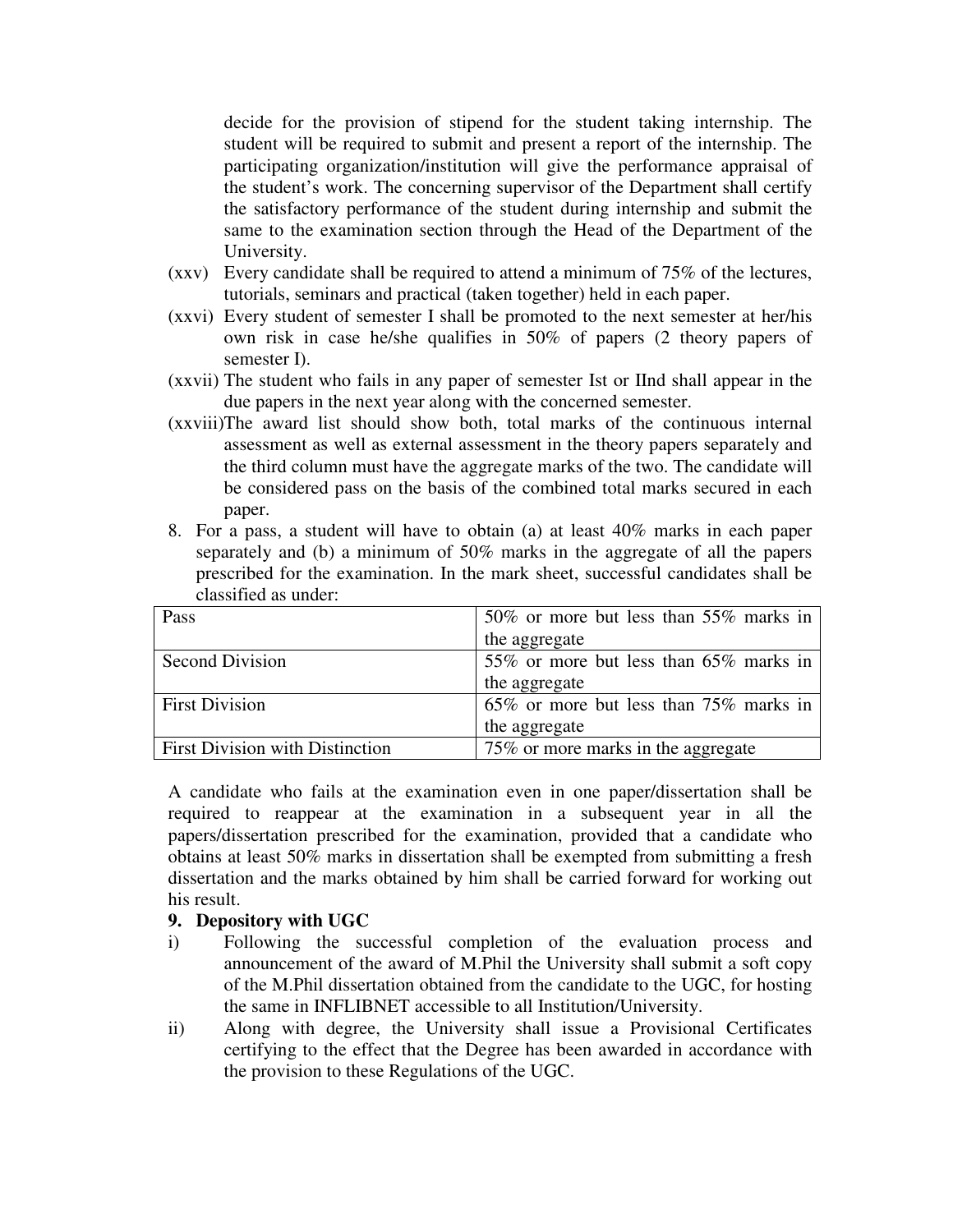# **M.Phil in Environmental Management (M. Phil. EM)**

## **EXAMINATION**

## **Semester I**

| Paper        | Title                           | <b>Marks</b>   |
|--------------|---------------------------------|----------------|
|              |                                 |                |
| <b>EM 01</b> | <b>Research Methodology</b>     | $50(15* + 35)$ |
| <b>EM 02</b> | Environment – Issues and        | $50(15* + 35)$ |
|              | Concerns                        |                |
| <b>EM 03</b> | <b>Environmental Management</b> | $50(15* + 35)$ |
|              | Systems and Environmental       |                |
|              | Legislation                     |                |
| EM 04        | Dissertation                    |                |

## **Semester II**

| Paper        | Title                               | <b>Marks</b>   |
|--------------|-------------------------------------|----------------|
|              |                                     |                |
| <b>EM 05</b> | <b>Advance Research Methodology</b> | $50(15* + 35)$ |
| <b>EM 06</b> | <b>Environmental Impact</b>         | $50(15* + 35)$ |
|              | Assessment, Environmental           |                |
|              | Auditing                            |                |
| <b>EM 07</b> | Disaster Management and             | $50(15* + 35)$ |
|              | <b>Restoration Ecology</b>          |                |
| EM 08        | Dissertation                        | 1 O C          |

Marks Scheme for M.Phil Courses:

The total maximum marks for evaluation in M.Phil shall be 400.

Out of a maximum of 50 marks in each theory paper 15 marks (30%) shall be for the continuous sessional assessment to be internally based on assignment (5 Marks), written test (5 Marks) and seminar/ group discussion (5 Marks).

The theory examination will be held at the end of each semester. Each theory paper shall be assessed out of a maximum of 35 marks.

 Dissertation shall be of 100 marks. The dissertation will be divided in to two parts. Part I of Semester I will constitute preparation of plan of work and there shall be no evaluation of the dissertation at the end of first semester because the work carried out during the first semester shall be continued in the second semester and in the second will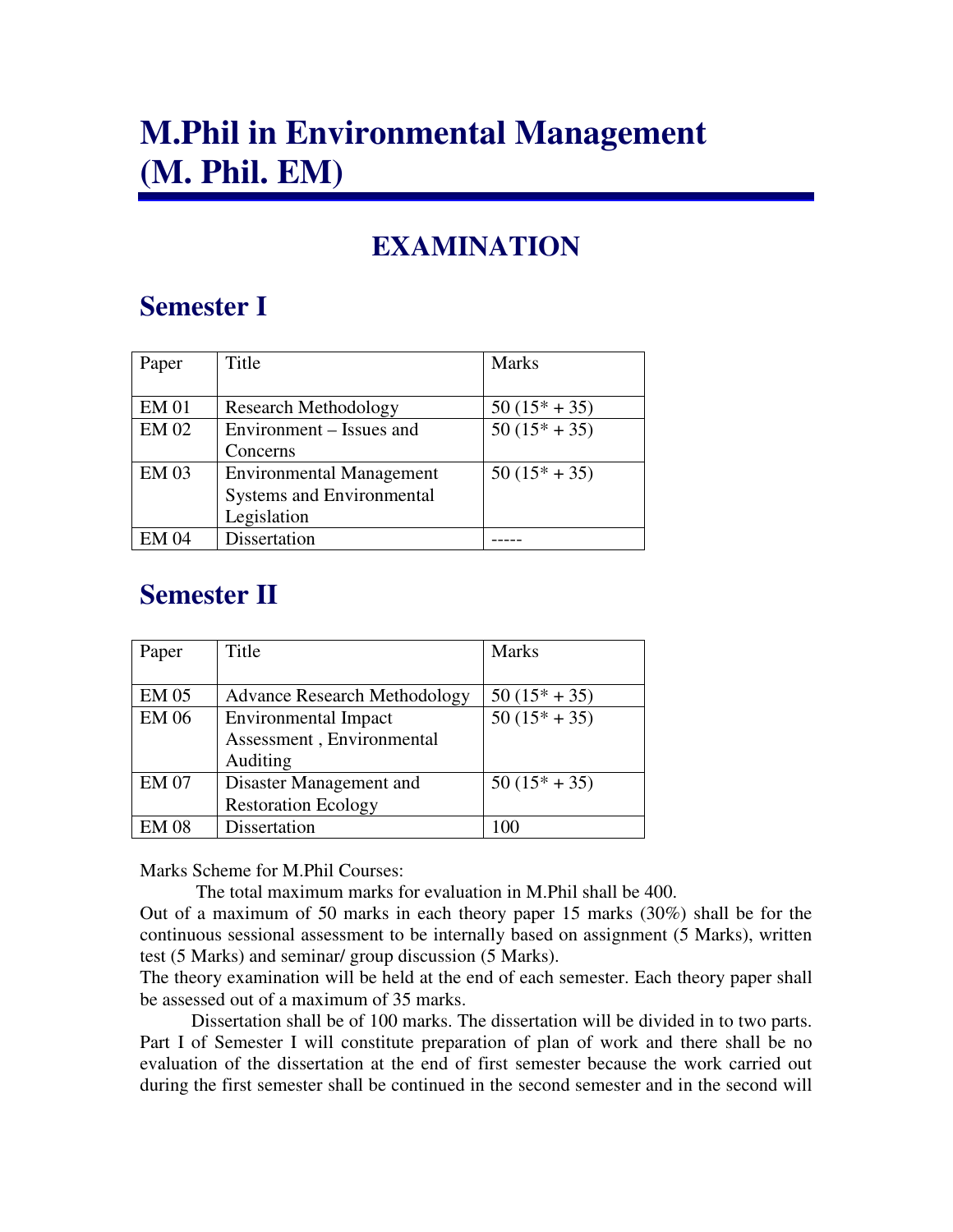have to complete the work as per the aims and objectives of the study and submit a dissertation. Evaluation of the dissertation shall be done at the end of the second semester.

#### **SYLLABUS FOR M.PHIL. (ENVIRONMENTAL MANAGEMENT) EXAMINATION SEMESTER- I**

#### **EM01 Paper- I Research Methodology**

 $3 \text{ hrs.}$  Duration Max. Marks.  $50 (15^* + 35)$ 

Note: Seven questions will be set in the question paper out of which student will be required to attempt any five question. Each question carries seven marks.

#### **Unit –I**

#### **Concept of research**

Concept of research: purpose, types, significance, objective, research methodology steps.

Selection of research problem, Authenticity of Research Topic

#### **Unit- II**

#### **Research Techniques**

Sampling techniques: sampling theory, types of sampling, sampling error, selection of sample, sample size.

#### **Unit – III**

Data collection: types of data, primary & secondary data, process of data collection.

#### **Unit IV**

Measurement of research, data collection measurement & analysis. Concept of central tendency, standard deviation, standard error,

#### **Unit V**

Measuring and scaling techniques: Nominal, Ordinal, Interval and ratio measurement, different methods of scaling.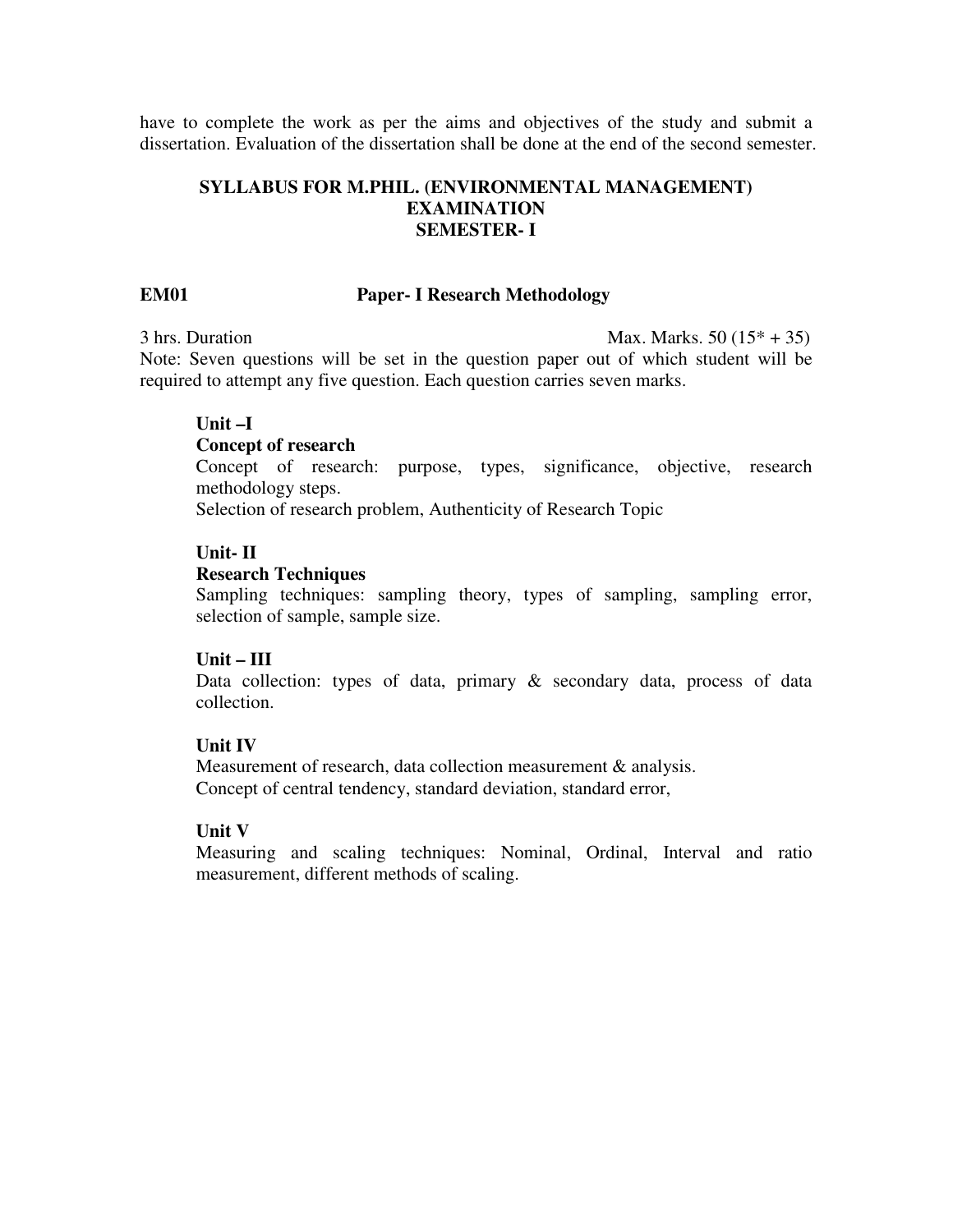$3 \text{ hrs.}$  Duration Max. Marks.  $50(15* + 35)$ Note: Seven questions will be set in the question paper out of which student will be required to attempt any five question. Each question carries seven marks.

#### **UNIT 1**

**Environment, Population and Resources needs:** Emerging issues ecosystem balance. Ecosystem services, Human population problem, predicting future, Global carrying capacity, Food and environment. Water resources, Conservation and management, water crisis and water harvesting with reference to Rajasthan, Ground water pollution, fluoride distribution, health effects and de-fluoridation.

#### **UNIT 2**

**Environmental biotechnology**: Biotechnological approaches in environment, role of microbes in environmental abatement, genetic manipulation and biodegradation of pesticides and organic compounds. Bio-safety. Genetically modified organisms, release of GMO in environment

#### **Unit 3**

**Biodiversity**: Flora and fauna of Aravallis and Rajasthan. Status of biodiversity in India, Conservation efforts, Intellectual property rights. Convention on biodiversity. Wildlife protection.

#### **UNIT 4**

**Global Warming and Acid rains:** dimensions, effect of acid rain on aquatic and terrestrial ecosystems. Acid rain and human health. International collaboration on pollution control and acid rain. Consequences of global warming. Tackling the problem of global warning, International approaches to atmospheric pollution control.

#### **UNIT 5**

**Stratospheric and Ground level Ozone:** Ozone depleting compounds, stratospheric ozone - current debate. Tackling the problem of stratospheric ozone depletion. Current problem of urban environment, assessment of ground level ozone, sources and its impact on plants and human beings. Traffic hazards and pollution status in Indian metro-cities and towns.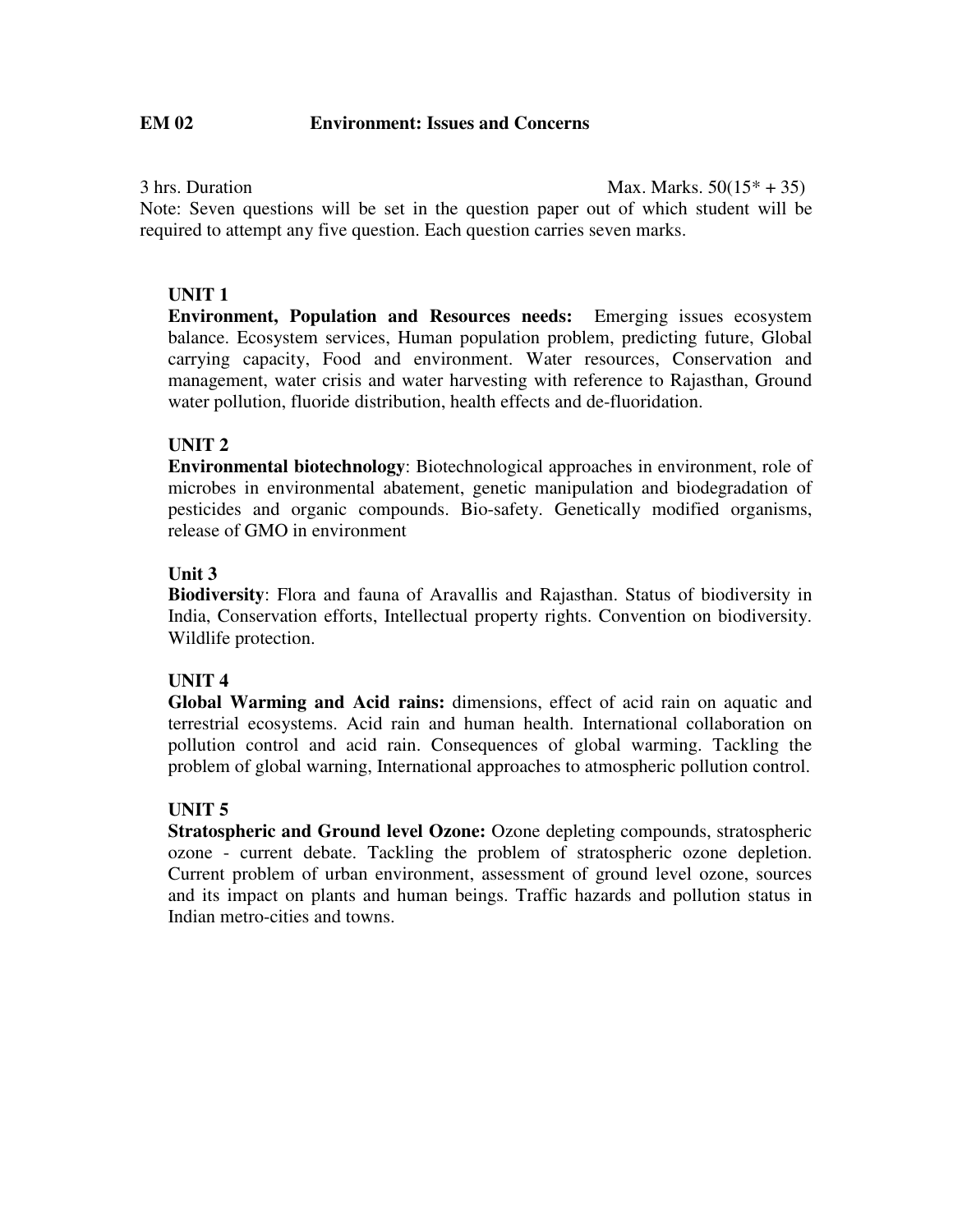#### **EM 03 Environmental Management Systems and Environmental Legislation**

 $3 \text{ hrs.}$  Duration Max. Marks.  $50 (15* + 35)$ 

Note: Seven questions will be set in the question paper out of which student will be required to attempt any five question. Each question carries seven marks.

#### **UNIT 1**

**Environmental management systems:** Managing the Environment Environmental Management Plan; Monitoring and measurement; Environmental aspect; Environmental impact study- designing the environmental management system; Knowledge of latest issues in ISO 14000, ISO 14001 standards; Knowledge of EMS related software; Eco-mapping, Auditing of EMS; Alternative environmental management systems: BS7750, EMAS; Health and safety standards and requirements- BS 8800, OSHA, OHSAS 18001 and 18002, Social Accountability (SA 8000).

#### **UNIT 2**

**Waste minimization and life-cycle assessment**: Waste problem: Definition of waste, Benefits of waste management, Objectives of waste management, Criteria for the assessment of raw materials, Process design and management, Principles of waste minimization, assessing the total waste impact; Life Cycle Assessment (LCA): The process of LCA & methodology; Green marketing, packaging and eco- labeling.

### **UNIT 3**

**Total Quality Management:** Elements of TQM, Total Quality Approach in the SME, and EMS in the small business, Cooperation and networking, Regional development and environmental management, Green entrepreneurship; Role of Information Technology in Environmental Management.

#### **UNIT 4**

**Pollution and its Management:** Techniques to minimize Air, Water, Soil & Noise Pollution. Various standards prescribed by the Bureau of Indian Standards for Water, Air and Noise.

#### **UNIT 5**

**Legislation:** Overview of Environmental laws in India. The Water (Prevention and Control of Pollution) Act, 1974; The Water (Prevention and Control of Pollution) CESS Act, 1977; The Air (Prevention and Control of Pollution) Act, 1981; The Environment (Protection) Act; 1986,Hazardous Wastes (Management and Handling) Rules, 1989; Bio-Medical Waste (Management and Handling) Rules, 1998. Role of Judiciary in Environmental Management.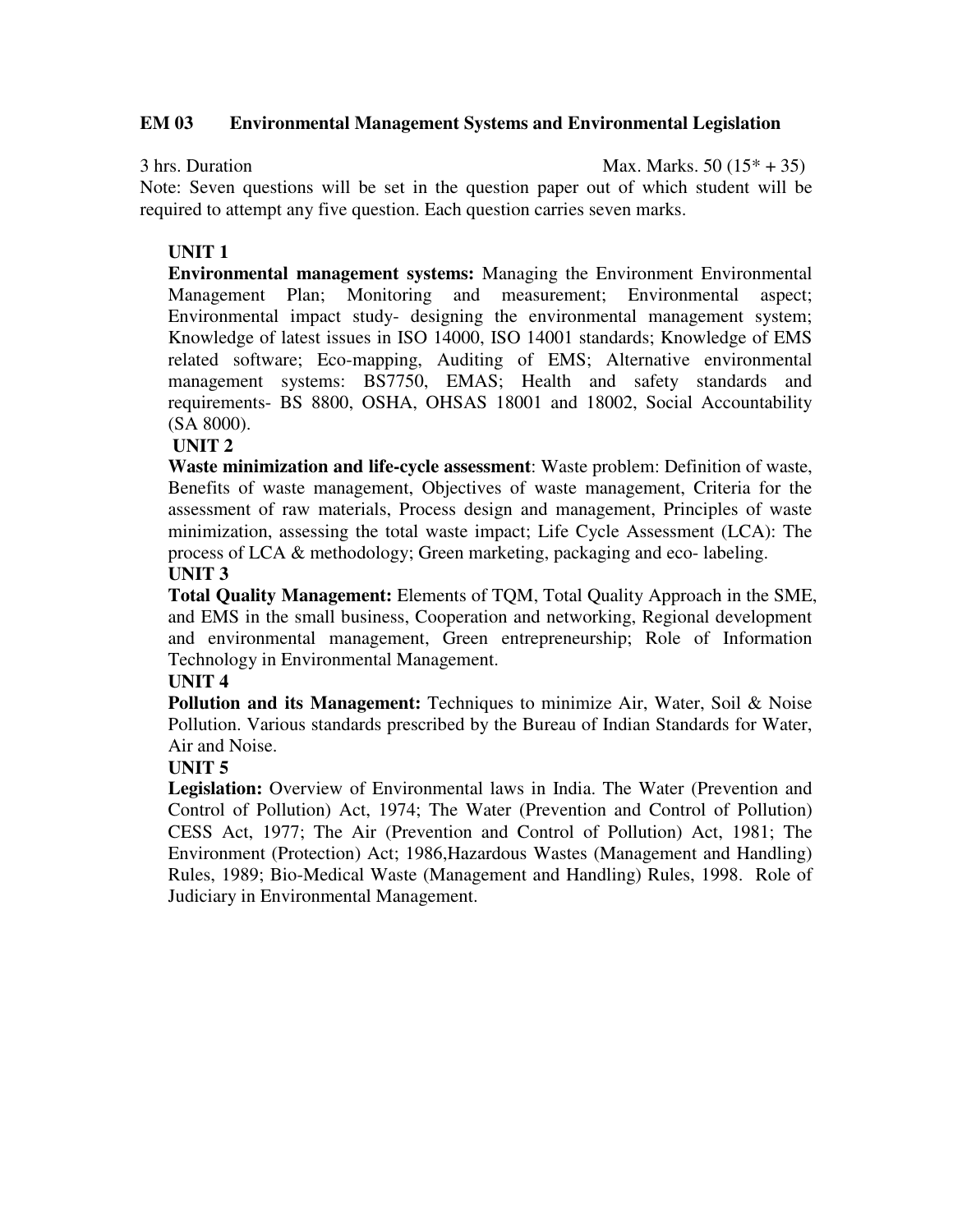#### **EM 04 DISSERTATION**

Max Marks:100

This paper is a compulsory paper.

Dissertation will begin from Semester I and Shall complete at the end of the II Sem. Students will be required to submit a dissertation work in the II Semester under the supervision of faculty members.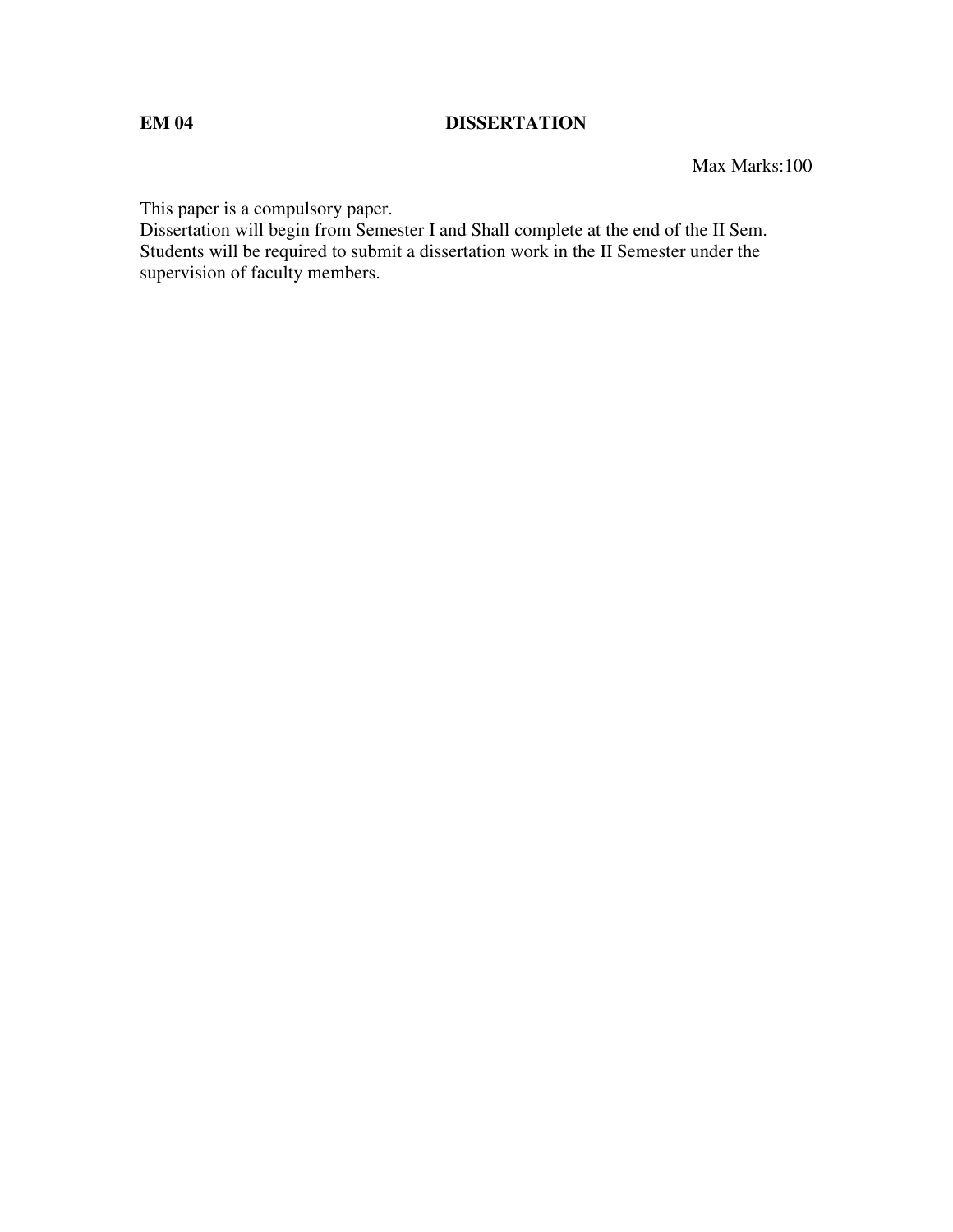#### **SEMESTER II**

#### **EM 05 Paper- II Advance Research Methodology**

 $3 \text{ hrs.}$  Duration Max. Marks.  $50(15^* + 35)$ 

Note: Seven questions will be set in the question paper out of which student will be required to attempt any five question. Each question carries seven marks.

#### **Unit –I**

Descriptive data analysis- Simple correlation, regression, T-test, F-test, Chi-Square test and ANOVA

#### **Unit- II**

Research Design: Exploratory, descriptive, experimental. Multiple regression analysis.

#### **Unit- III**

Non- parametric & Parametric Techniques. Report writing: Interpretation layout of report retrieving and Bibliography.

#### **Unit- IV**

Computer Application, Basic of Computer, System Software & application Software. Computer as a tool of Research: Application in data Analysis, related software,

#### **Unit V**

MS Office, SPSS, Data Communication, LAN & WAN Data Exploration using internet tools, e-journal, e- books, Basic concept of teleconferencing & related configuration.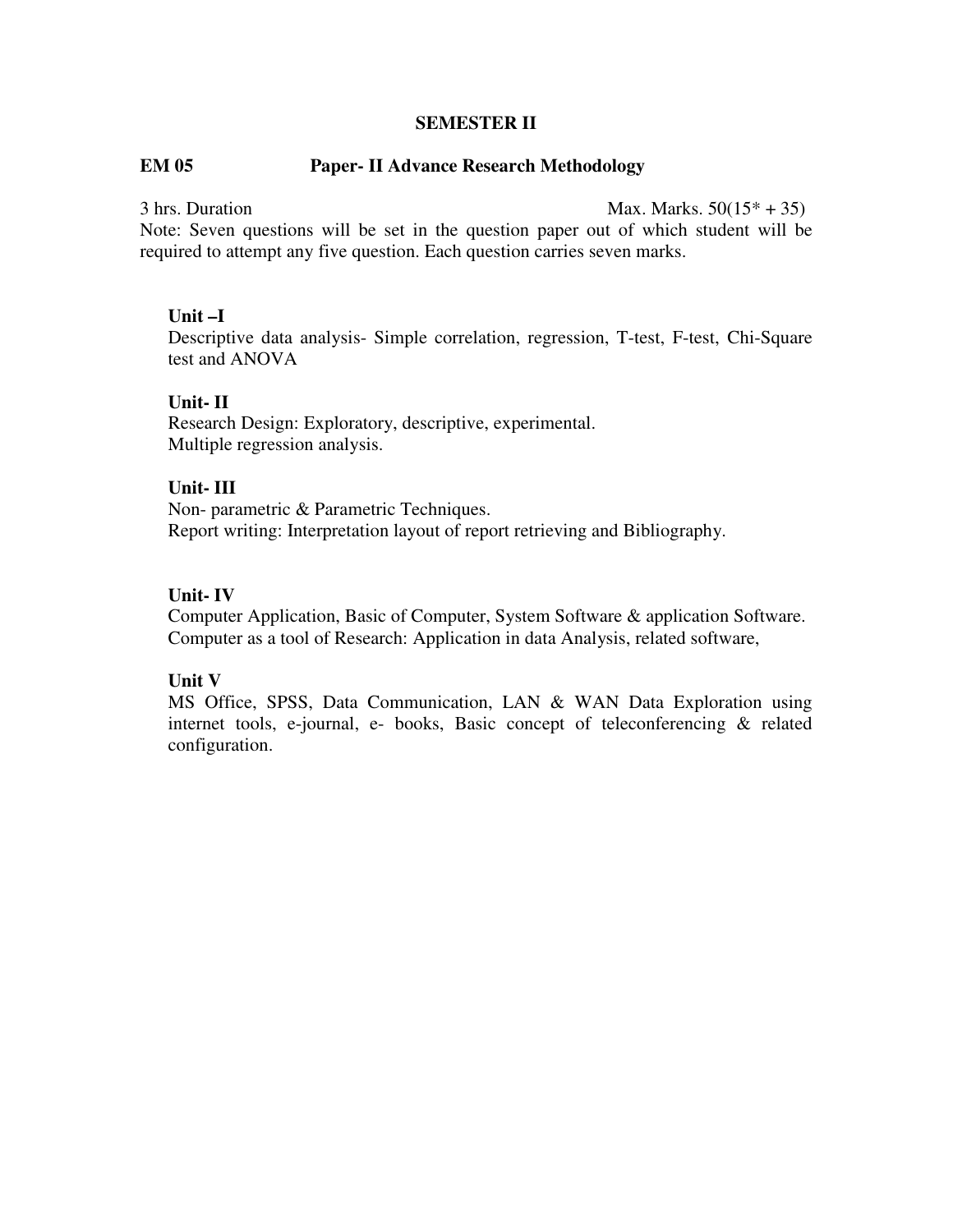#### **EM 06 Environmental Impact Assessment and Environmental Auditing**

 $3 \text{ hrs.}$  Duration Max. Marks.  $50(15^* + 35)$ 

Note: Seven questions will be set in the question paper out of which student will be required to attempt any five question. Each question carries seven marks.

**UNIT 1** 

**Environmental Impact Assessment (EIA**): Definition of EIA and its purpose; Sustainable Development with reference to EIA; Aims and objectives of EIA; Origin and development of EIA; Major Trends in EIA; Key Principles of EIA; Costs and benefits of using an EIA process; Indian directive on EIA: EIA guidelines 2006 i.e. Notification of Government of India on EIA; EIA 'best practice' including EIA qualities and expectations from the EIA process.

**UNIT 2** 

**EIA Methods and Techniques**: Main features of the EIA system, Generalised EIA Process flowchart; checklists, matrices, networks, overlays and geographic information system (GIS), etc.; Main advantages and disadvantages of Impact Identification methods; and Future directions

**UNIT3** 

**Environmental Auditing**: Definition, aims and objectives of the Environmental Audit; Incentives to undertake the audit; Audit principles; Partial Environmental Audits; Implementing the audit- stages of an environmental audit;

#### **UNIT 4**

**Need of Environmental Auditing:** The scope of the audit; Need for objectivity and independence in audit procedure; using questionnaires for environmental reviews and audits; Audit reports; Frameworks for environmental auditing.

#### **Unit 5**

**EIA Report:** Knowledge of EIA software; Screening, Scoping; Impact analysis; Mitigation and impact management; Reporting; Review of EIA quality; Decision making; implementation and follow up; EIA project management; Social Impact Assessment; Strategic Environmental Assessment.